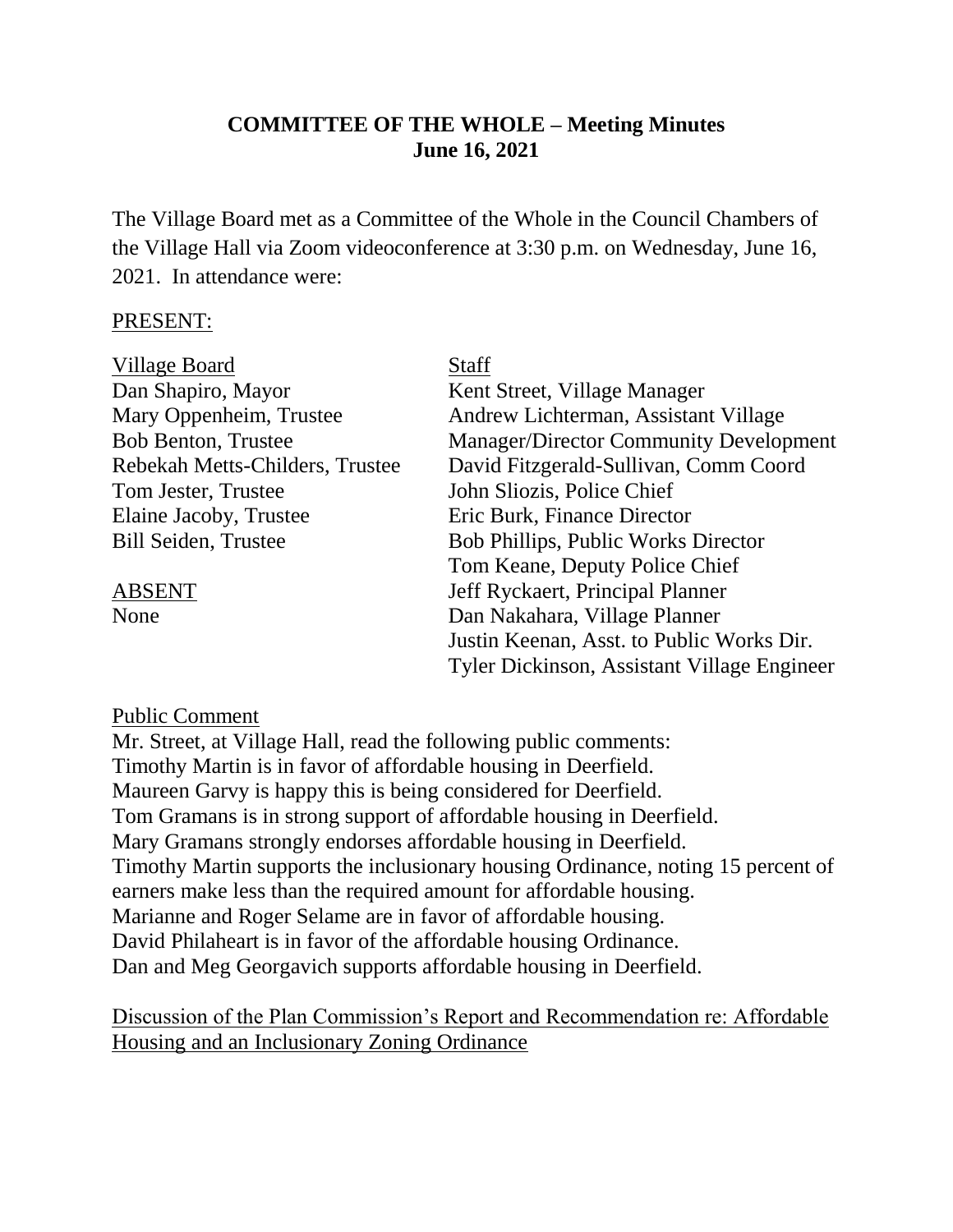Mayor Shapiro noted affordable housing has been considered and discussed for many years in Deerfield. Last year, the Board gave direction to Plan Commission to look at affordable housing and provide direction. This is a very timely topic and will provide direction for staff to take action.

Mr. Lichterman reported the Plan Commission held four workshop meetings and a Public Hearing. They came up with a worksheet with five parts to ensure everyone understands the baseline and proposed recommendation.

## Part  $1$  – Defining the Need

The Plan Commission found there is a need to adopt an affordable housing Ordinance to address lack of housing for low and moderate-income households.

## Part 2 - Program structure

The program is mandatory. If the Ordinance is triggered, the developer must comply with the Ordinance. There are different thresholds based in the number of units.

Trustee Metts-Childers asked why single-family home developments with 30 units or less do not require affordable units. Plan Commissioner Alan Bromberg explained the Plan Commission felt there is a distinction with single-family homes and it would be tougher and a more difficult burden for a developer to make it work. Trustee Jester noted the materials observe two possible locations for singlefamily homes. He believes people should be welcomed into the Village in locations other than south of Lake Cook Road or west of the tollway. Mr. Bromberg explained the Plan Commission cannot predict the future but wanted to come up with something that makes sense. Plan Commission Chairman Larry Berg noted the Plan Commission was not looking at specific properties; rather they looked for a plan that makes sense now and in the future. The Trustees noted affordable housing is already in place in many neighboring communities.

# Part 3 - Detailed Ordinance Changes

Mr. Lichterman noted affordability is different for renters versus homeowners. Different regions have different definitions of affordability. The area median income is based on incomes that do not exceed 120 percent of the Chicago-Joliet-Naperville, IL HUD Metro Fair Market Rate Area Median Income (AMI). Priority eligibility will be given to those who work or live in Deerfield with no consideration for age. Renters would be certified and recertified to ensure they meet the income requirements while owners would qualify when they purchase the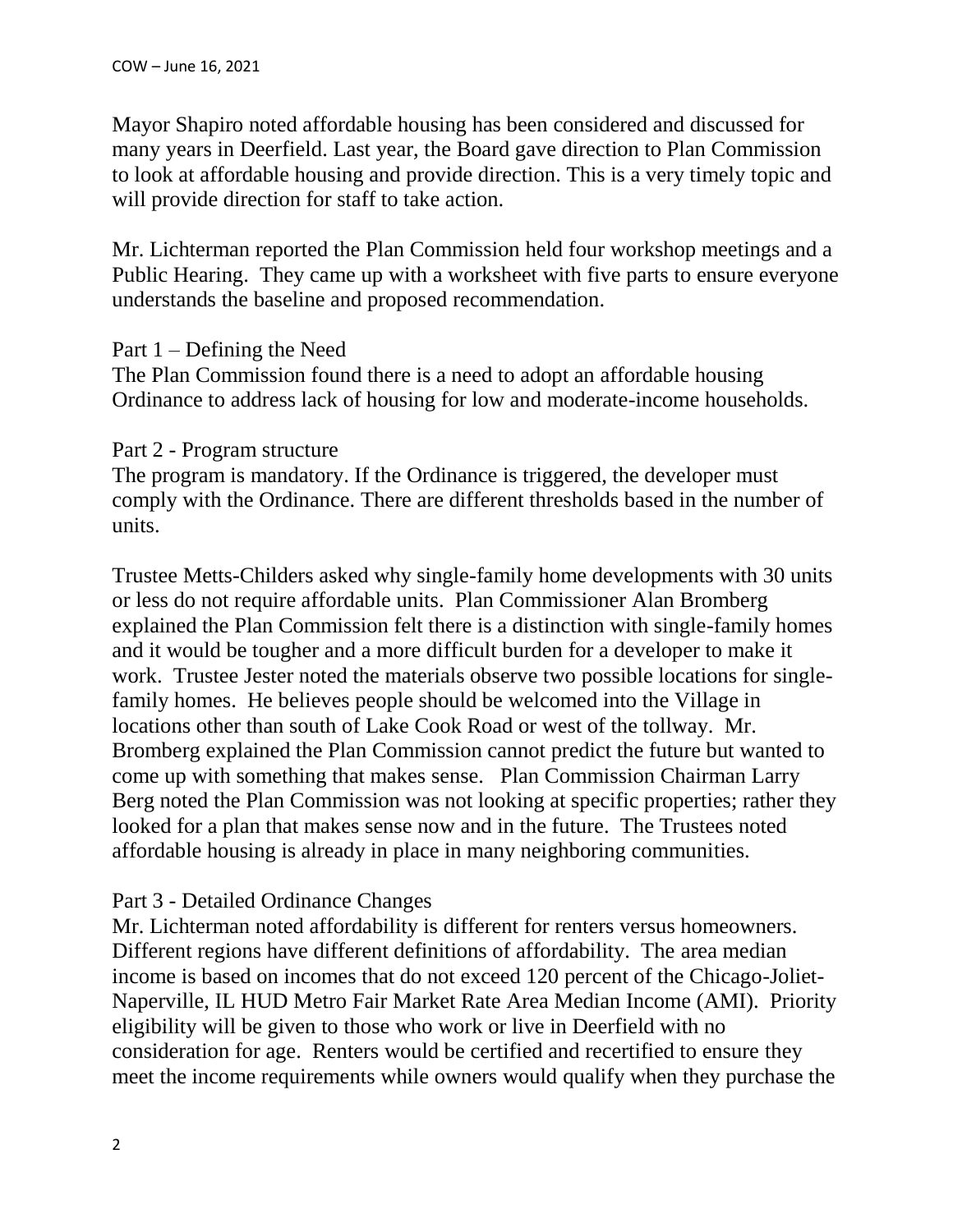property. Mr. Lichterman stated the Plan Commission agreed inclusionary zoning should be in perpetuity.

Mayor Shapiro asked why the Plan Commission recommends using 120% of AMI. Mr. Lichterman stated the Village does not know what will stifle development. The Trustees believe 120% seems to be on the higher end of neighboring communities. Mayor Shapiro explained the Village needs to enact the Ordinance and determine whether the percentage is working. They may need to revisit it.

Mayor Shapiro questioned whether the affordability requirement should be in perpetuity, as it could be challenging for the developer. Mr. Bromberg noted the Plan Commission envisioned the possibility of people being forced to move if there was a set expiration of the affordable requirement. The goal is to increase the number of affordable units. He questioned why it would go away after a set number of years. Trustee Jester noted 120% of AMI is not static.

Mr. Lichterman explained the Ordinance defines that affordable units are provided in equal proportion to all housing types and are to be dispersed throughout the development. The exterior appearance and size have to be substantially the same.

## Part 4 – Incentives

Mr. Lichterman reported the Plan Commission is in favor of a density bonus increase of 1 to 1. For example, if a developer has 10 affordable units, they would be allowed 10 additional market rate units. Other possible incentives are a reduction in the parking ratio and/or fee reductions. The Plan Commission may approve a reduction in the off-street parking minimums as well as fee reductions including application fees, permit fees, review and inspection fees and other development fees which may be imposed by the Village. These fee reductions would be applicable to the portion of the development that consists of affordable units, up to a maximum of 15 percent of applicable fees. Any fee reduction requests need to be made by the developer while the density bonus would be automatic. The fees and costs would still apply to the market rate units. Mr. Nakahara noted the density incentive is by right, but it does not necessarily mean the height of the building would increase. Mr. Bromberg explained the Plan Commission felt this would encourage adding inclusionary units. Mayor Shapiro believes there should be a hybrid between the density and height. He believes allowing density with a variance could give some pause to the developer. Mayor Shapiro suggested putting limits on the implementation. For example, if the developer got a density bonus, they could be eligible to go up 1 story or 12 feet from the regulation. He noted the Village also needs to consider FAR and lot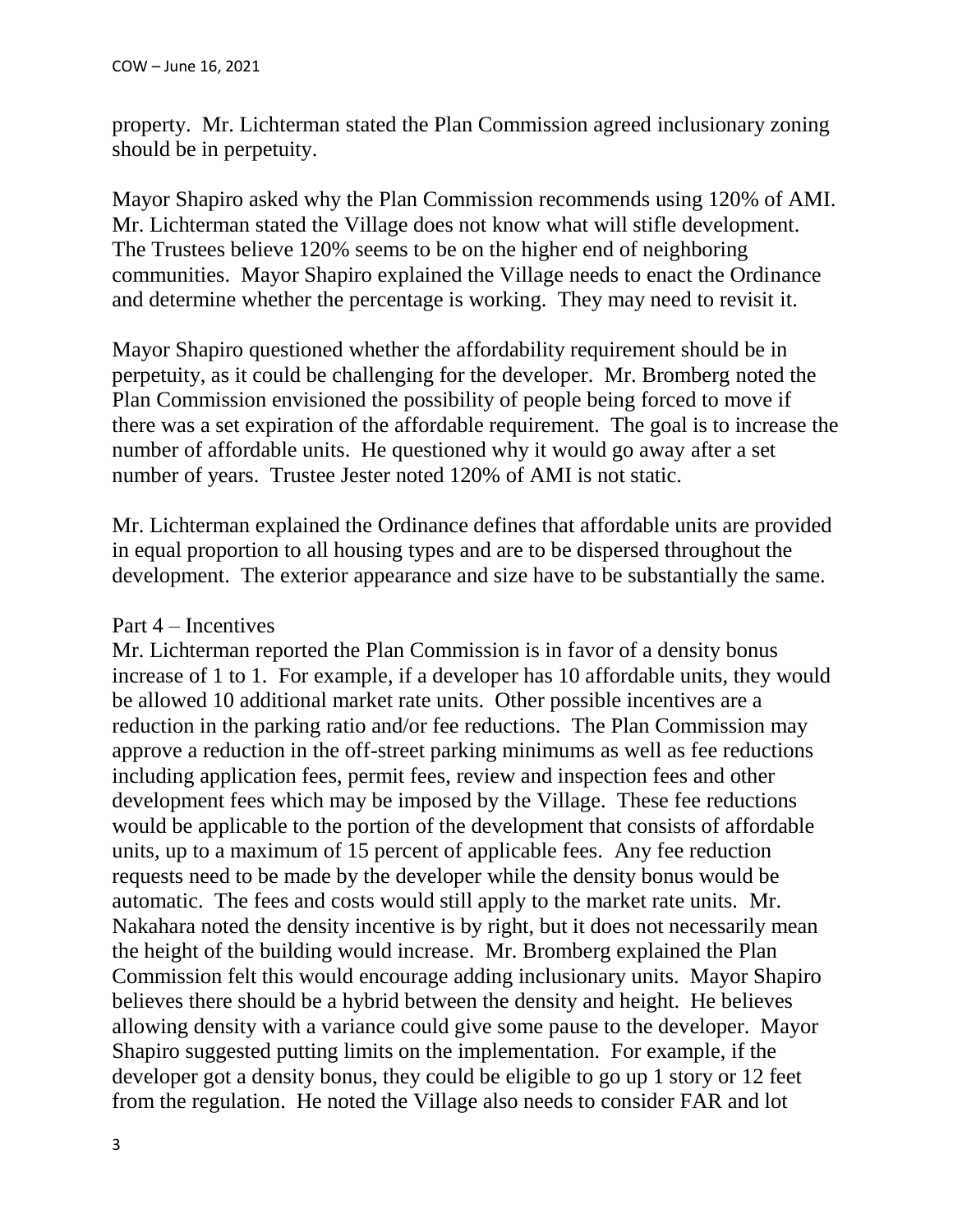coverage. Trustee Oppenheim questioned whether the parking variation could be quantified ahead of time. Mayor Shapiro suggested allowing the parking variation of up to a certain percent of the Zoning Ordinance. Trustee Metts-Childers suggested allowing a certain percentage for parking, and if the developer wants more, considering it on a case-by-case basis. Mr. Lichterman noted the parking would be different in a transit-oriented environment and will survey neighboring communities on their approach.

## Part 5 – Compliance Alternatives

Mr. Lichterman stated the affordable units must be in the same development. He noted if the Village adopts an affordable housing Ordinance, staff recommends contracting with a housing authority to help manage the program. Mr. Lichterman noted staff would prepare additional information for a draft Ordinance.

#### Discussion of proposed 2022 Capital Improvement Plan and Associated Funding

Mayor Shapiro suggested a high-level discussion to introduce certain capital improvements and the issues, as well as the possibility of issuing debt.

Mr. Phillips made a presentation highlighting infrastructure and transportation assets, the location selection process, water distribution modeling, a stormwater management master plan, the Water Reclamation Facility (WRF) and an overview of the department budget.

Mr. Phillips discussed the process on how streets are selected for repair or replacement. He explained the IMS system measures road condition and smoothness. The Village tries to get an average pavement condition rating of 70 or better on a 1 to 100 scale. They look at the pavement core to help understand what treatment is needed for the road, as well as the traffic volume and utility conditions. The Village also coordinates with other agencies.

Mr. Phillips provided an overview of the water system. He explained the Village receives water from the City of Highland Park. The average demand is 2.27 MGD with the maximum daily demand of 4.5 MGD. The Village completed the water system modeling this year, which included capital project planning, fire flow analysis, water age analysis, main break analysis, emergency connection investigation, water and sewer rate analysis and a system wide risk and resiliency analysis.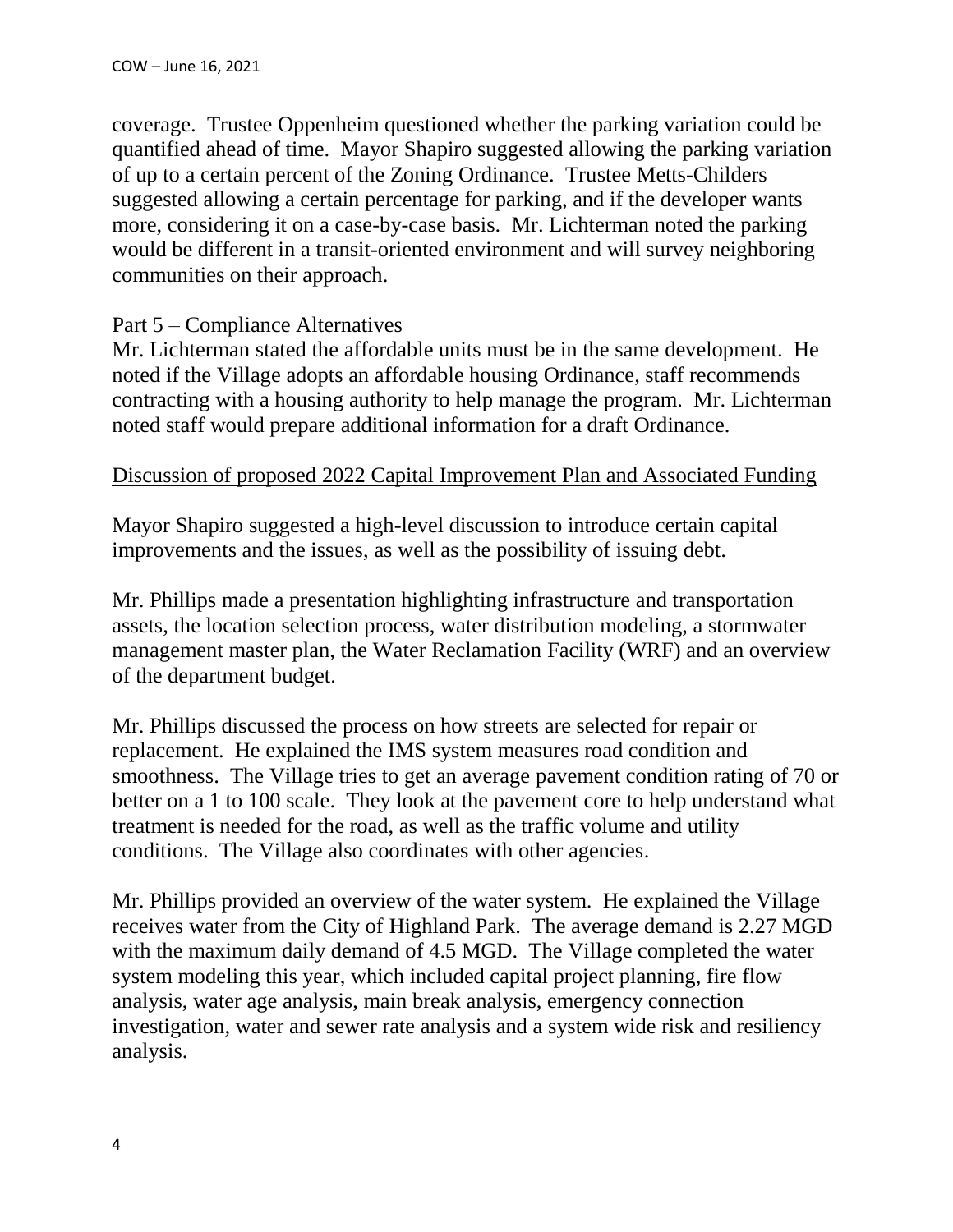The main reasons the Village has to replace water mains include the age of the pipes, the number of water main breaks, the age of the water and the low fire flow. Water mains typically last between 50 and 100 years. The Village has 107 miles of water mains, and should replace approximately 1.5 miles of main each year at a cost between \$1.2 million and 1.6 million annually. In the past 16 years, the Village has only replaced 0.74 miles of water main.

Mr. Phillips recommends installing an emergency interconnection with the Village of Northbrook and suggested five possible locations. The Pfingsten Road and Sanders Road locations would be preferred.

Mr. Phillips noted some of the Village's older water mains have lead service lines to homes. While the IEPA and USEPA currently do not require full replacement of lead services, partial replacement has been shown to elevate lead levels. In addition, the IDPH is no longer approving partial lead service replacements. Recent Senate bills include language for mandatory replacement in lead services. Mr. Phillips explained the Village has approximately 900 lead service lines and a contractor is itemizing a detailed list of lead services in the Village.

Mr. Phillips discussed the stormwater management master plan (SWMP). He explained it would identify and propose projects that work in conjunction with the Village's capital improvement plan, reduce the frequency and depth of flooding, protect property and water quality. Mr. Phillips stated Waukegan Road is the dividing line between the west fork watershed and the middle fork watershed. There is a Village-wide stormwater study that recommended a 20-year capital plan for storm sewers with improvements ranging from \$54,000 to \$17 million. Mr. Phillips noted one possible funding solution would be a stormwater user fee, which was originally discussed in 2018. He noted other municipalities, such as Highland Park, Buffalo Grove, Northbrook, and others, have implemented this type of fee within the past two years. Mayor Shapiro would like to know how the communities are using this fee. Mr. Phillips noted the Village is showing \$1 million in recurring stormwater improvement costs in 2023.

Mr. Phillips presented an overview of the Wastewater Reclamation Facility (WRF). He explained it was originally constructed in the 1950s and was reconstructed in 2013. It was designed to meet the water quality requirements determined by the IEPA. There is a new phosphorus limit of 1.0 mg/L which must be in compliance starting June 2024, but recommends constructing to meet 0.5 mg/L, as that will be the future standard. There are two methods of treatment  $- a$ chemical additive or biological treatment. The chemical addition would have a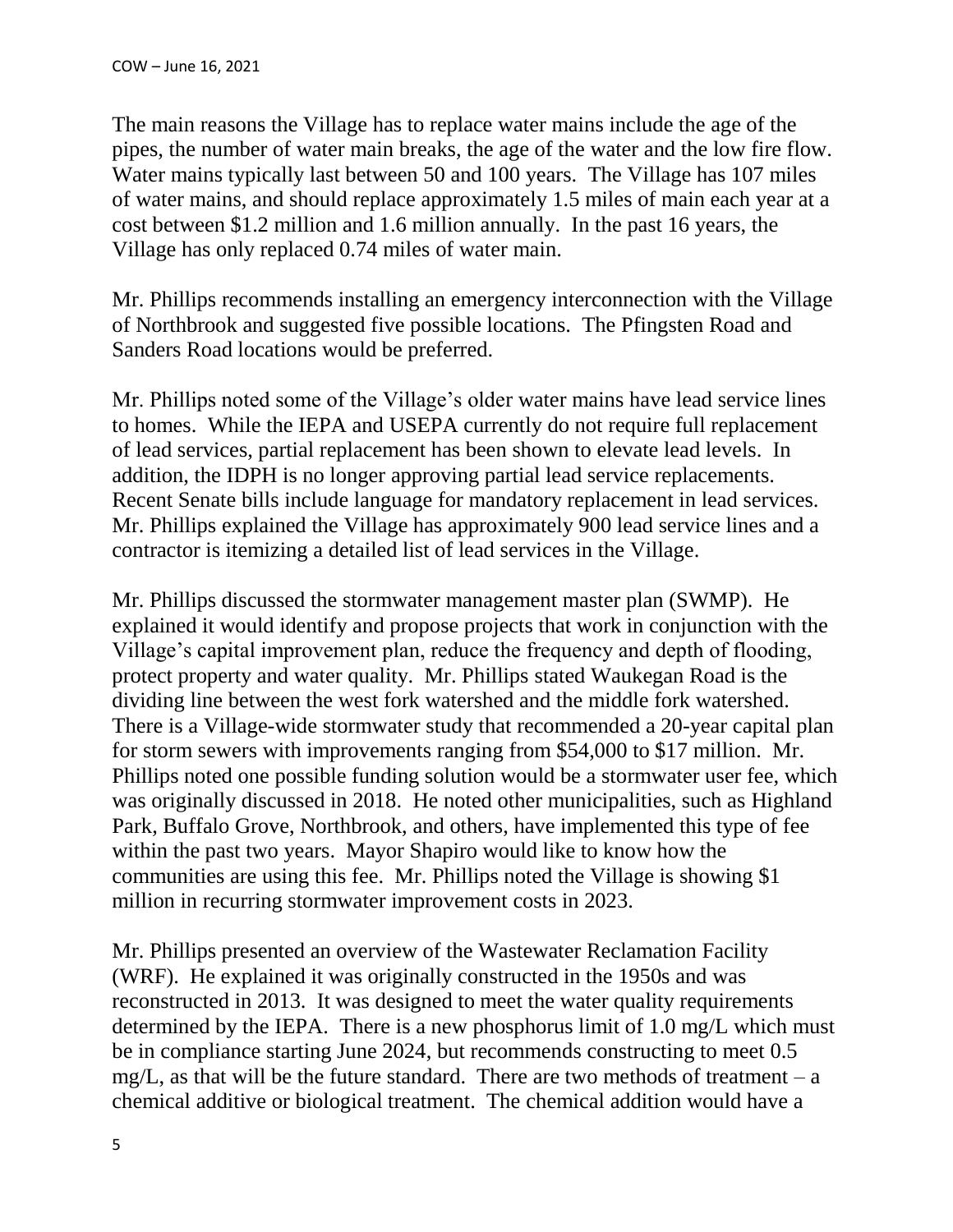lower capital cost, but higher maintenance and operation costs. Biosolids would increase approximately 35 percent with this method. Mr. Phillips explained the Village may need to add an additional sludge hall, but that would be determined later. Design will begin in Fall of 2021 and construction will begin in Spring of 2022. Capital, operation and maintenance costs and the present worth of O&M costs would be \$1,351,000 with the chemical method or \$166,000 for the biologic method. The total opinion of present worth costs would be \$1,268,200 for chemical or \$2,407,800 for biologic. Mr. Phillips noted the Village needs to budget \$1 million for chemical phosphorus removal at the WRF in 2022.

Mr. Phillips discussed the budget overview. He noted the ongoing infrastructure needs for roadway rehabilitation, water main replacement, lead service line replacement, storm sewer improvements and sanitary sewer main lining will be \$5,500,000 in 2022. He showed various scenarios on the capital improvement plans and the possible bond issues.

Mr. Burk reported the funding is important because there are no bad projects on the list. In order to make a good decision, the Village needs to consider funding options as well. There are options for funding with no bond issue, just using reserves as well as other options by issuing debt and/or restructuring existing debt. The one-year plan would have a minimal effect on the tax levy. The two-year plan is nice for budgeting and planning. The 2-year plan would need the same \$1 million recurring revenues and a General Fund transfer as the 1-year plan. This would need \$7 million debt, which would add about \$20 to an average home's tax bill, or about a 2% increase.

Trustee Oppenheim asked if there are any grants available. Mr. Phillips explained the Village has been short listed for a 2023 project but it is unlikely the Village will receive funding for it.

Mayor Shapiro noted the Board is not unanimous whether there is an inclination to issue dept for the capital project.

The Board will discuss this further at the next Committee of the Whole meeting on July 28, 2021 at 3:30 p.m.

## Public Comment

Mr. Street read an additional public comment received by Jo and Doug Bailey who were in support of having affordable housing in Deerfield.